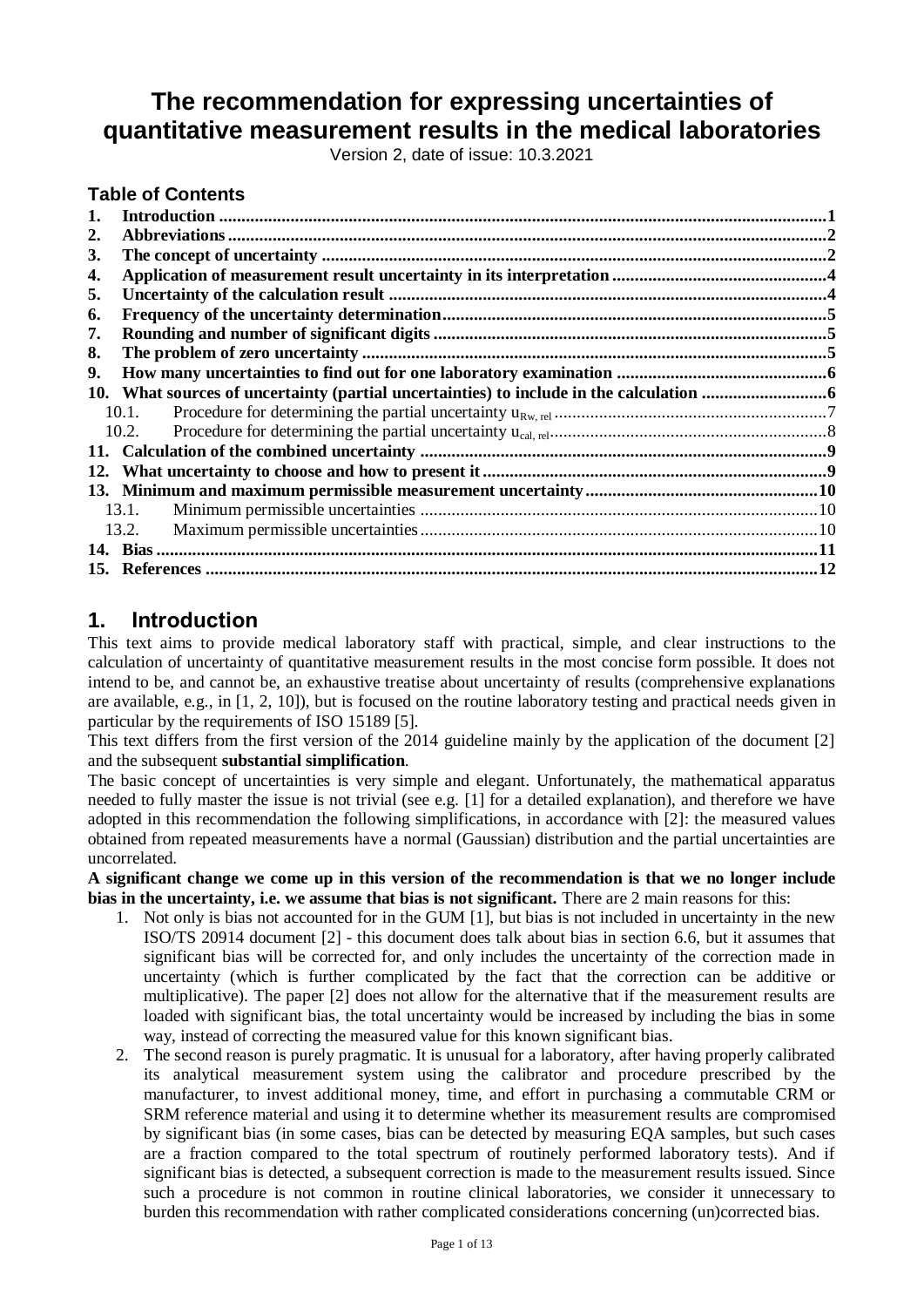The fact that in this recommendation we do not include the 'bias component' in the overall uncertainty has allowed us to simplify the recommendation considerably. We believe that this simplification is not at the expense of the explanatory power of the resulting estimates of measurement uncertainty.

#### **Regarding bias, we strongly encourage all readers to get familiar with Chapter 14.**

### <span id="page-1-0"></span>**2. Abbreviations**

The symbols and abbreviations used in the equations are always explained directly next them.

| <b>CRM</b>   | Certified reference material                                                               |
|--------------|--------------------------------------------------------------------------------------------|
| <b>CV</b>    | Coefficient of variation                                                                   |
| $D_{max}$    | Acceptable difference (criterion used to assess the results in EQA)                        |
| EQA          | External quality assessment                                                                |
| $\mathbf{k}$ | Coverage factor                                                                            |
| <b>POCT</b>  | Point of care testing                                                                      |
|              | Laboratory testing performed at the patient's bedside or at first contact with the patient |
| <b>RCV</b>   | Reference change value                                                                     |
| <b>SD</b>    | Standard deviation                                                                         |
| <b>SRM</b>   | Standard reference material                                                                |
| <b>IQC</b>   | Internal quality control                                                                   |
| u            | Standard uncertainty                                                                       |
| $u_{rel}$    | Standard uncertainty expressed as a relative value (i.e. in %)                             |
| U            | Expanded uncertainty                                                                       |
| $U_{rel}$    | Expanded uncertainty expressed as a relative value (i.e. in %)                             |

In this text we **consistently** denote the **relative uncertainties** (expressed in %) by the subscript **rel** (e.g. ucal,rel), while **absolute uncertainties** (expressed in the unit of measurement of the relevant laboratory test) are without this subscript (e.g.  $u_{cal}$ ).

## <span id="page-1-1"></span>**3. The concept of uncertainty**

The definition of uncertainty (according to [6, 7]) reads: "*Non-negative parameter characterizing the dispersion of the quantity values being attributed to a measurand, based on the information used."*

Uncertainty is a parameter associated with each measurement result and expresses the limits (theoretical and practical) of the measurement process. **There is no absolutely accurate measurement result (i.e. a result**  with zero uncertainty) does not exist. Uncertainty can be reduced with increasing investment (time, money), but it can never be completely eliminated. It would be a big mistake to assume that the measured value exactly matches the true value. The measured value, accompanied by uncertainty, must be correctly interpreted as follows:



The total uncertainty of the measurement result is a combination of a number of partial uncertainties and is therefore referred to as the combined uncertainty  $(U_c)$ . This corresponds to the fact that the measurement process involves a number of steps and items, each of which contributes a proportion to the overall uncertainty of the measurement result (in the figure the uncertainty is shown as an interval estimate - the combined expanded uncertainty).

The uncertainty is always assigned to the measurement result (not to the method, system, etc.) and is therefore also referred to as measurement uncertainty. What we find out from the calculations and procedures given in this guideline is a qualified estimate of the measurement results uncertainty which is valid for a particular laboratory, laboratory examination and time period.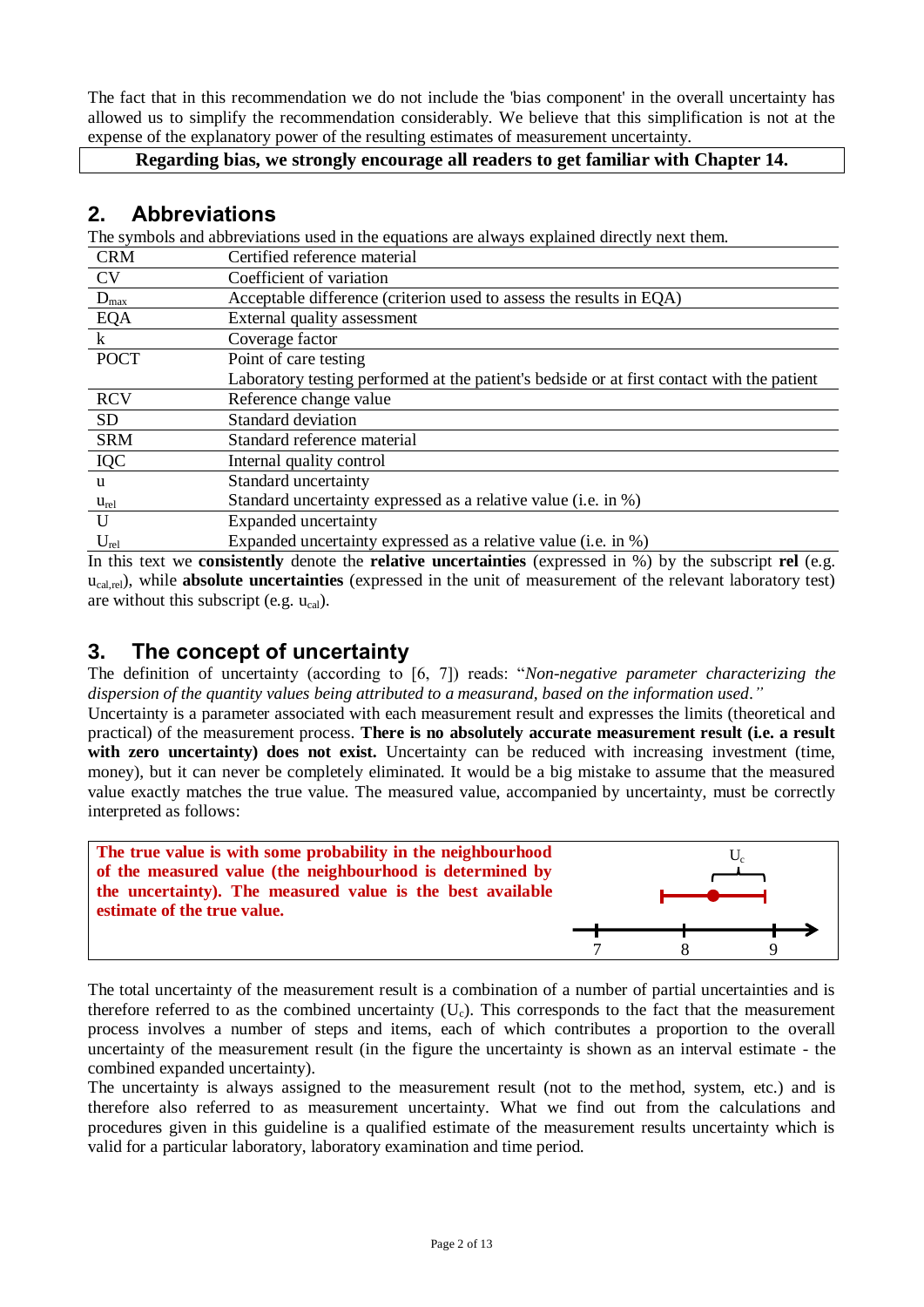The uncertainty can be expressed as absolute (in a unit of measurement) or relative (in %). The conversion of **absolute uncertainty to relative** is done according to the following equation:

$$
u_{rel} = 100 \cdot \frac{u}{x} \tag{1}
$$

The conversion of **relative uncertainty to absolute uncertainty** is carried out according to the equation:

$$
u = x \cdot \frac{u_{rel}}{100}
$$
 (2)

$$
x = x \cdot \frac{10}{10}
$$

where:  $u_{rel}$  ... relative uncertainty (expressed in %)

u ... absolute uncertainty (expressed in the unit of measurement)

x ... the measured value

According to equations (1) and (2) we can convert any type of uncertainty (standard, combined, expanded see example 1 below).

The basic hierarchy of uncertainties, which corresponds to the procedure for their identification, is as follows:

- **The standard** uncertainty (denoted by **u**) is the component of uncertainty that a certain part of the measurement process contributes to the combined uncertainty of the measurement result and is expressed in the form of a standard deviation (i.e.  $u = SD$ ).
- **The relative standard** uncertainty (referred to as  $\mathbf{u}_{rel}$ ) is the standard uncertainty expressed in % according to equation (1) and corresponds to the coefficient of variation (i.e.  $u_{rel} = CV$ ).
- **The relative combined** uncertainty (denoted by  $\mathbf{u}_{\text{c,rel}}$ ) is calculated from the partial uncertainties using a formula that describes the propagation of the uncertainties and, in the simplest case where the resulting (output) measurand is calculated according to a multiplicative mathematical relationship from several initial (input) measurands, reduces to the equation:

$$
u_{c,rel} = \sqrt{u_{1,rel}^2 + u_{2,rel}^2 + \dots + u_{n,rel}^2}
$$
 [%)

where:  $u_{c,rel}$  ... relative combined uncertainty

 $u_{1,rel}$  to  $u_{n,rel}$  ... partial relative standard uncertainties

**The relative combined expanded** uncertainty (denoted by **Uc,rel**) is calculated according to the equation:

 $U_{c,rel} = k \cdot u_{c,rel}$  [%] **(4)** 

where:  $U_{\text{c,rel}}$  ... relative combined expanded uncertainty

k ... coverage factor - we recommend to use  $k = 2$ , which corresponds to a coverage interval of 95 %

 $u_{\text{c,rel}}$  ... relative combined uncertainty

Relative combined expanded uncertainty **is the final result** that the laboratory should reach (calculate) based on this guide. This is information that should be available to all recipients of the measurement results (clinicians) on the request. It should always be stated which value of the coverage factor was used to calculate the expanded uncertainty.

| The manufacturer provides the following data for the glucose calibrator:                                          |   |
|-------------------------------------------------------------------------------------------------------------------|---|
| content value: $2.61$ mmol/L                                                                                      |   |
| expanded uncertainty: $0.05$ mmol/L                                                                               |   |
| coverage factor: 2                                                                                                |   |
| Based on the terminology introduced in this guide, we have these data: $x_{cal} = 2.61$ and $U_{cal} = 0.05$ (all | 힐 |
| in $mmol/L$ ).                                                                                                    |   |
| According to equation (1), we can easily obtain the relative expanded uncertainty: $U_{\text{cal}} = 1.9 \%$ .    |   |
| For further calculations according to this recommendation (see Chapter 10.2 for details) we will need             |   |
| the (non-expanded) relative standard uncertainty, which we obtain by dividing the relative expanded               |   |
| uncertainty U by the coverage factor k (based on equation (4)) and obtaining: $u_{cal,rel} = 0.96\%$              |   |

#### **True value**

The true value can be expressed using the measured value and its uncertainty with the following equation (a verbal description is given at the beginning of this chapter):

 $X = x \pm U_c$  (5)

where:  $X$  ... the true value

x ... the measured value

 $U_c$  ... combined expanded uncertainty ( $k = 2$ )

Equation (5) means that the true value  $X$  lies with 95% probability within the interval:

 $\langle x - U_c; x + U_c \rangle$ , which can also be written as:  $x - U_c \le X \le x + U_c$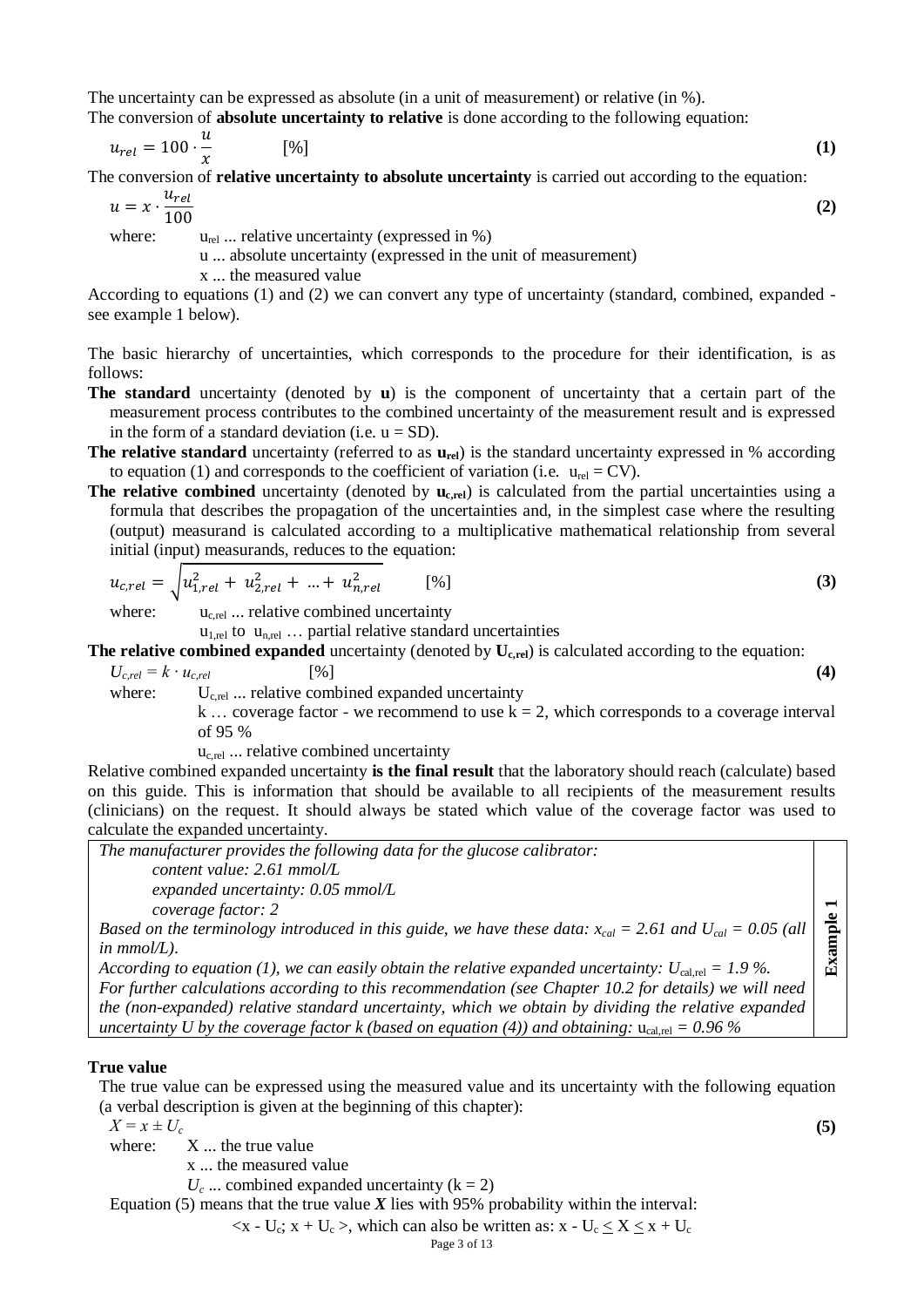*The result of C-reactive protein (CRP) measurement in blood serum including its uncertainty can be recorded in several ways,:*

30.0 mg/L (
$$
U_{c,rel} = 10\%
$$
)  
or 30.0 mg/L ( $U_c = 3.0$  mg/L)  
or 30.0 ± 3.0 mg/L

*Regardless of the method of notation, the information*  $(k = 2)$  *should be available and the meaning of the message is as follows: The laboratory that performed the measurement states that the true CRP concentration in the sample is within the range of 27 to 33 mg/L with a 95% probability and the measured value (30 mg/L) is the best estimate of the true value that the laboratory can provide.*

**Example 2**

In this context, we would like to emphasise **the inappropriateness of using a % as a measurement unit** (mainly because % is not an SI unit and also because it is very confusing when SD, CV and both absolute and relative uncertainties are in %). However, in practice % is still commonly used as a unit (tradition) and unfortunately this leads to the fact that it is not possible to distinguish between absolute and relative measures by simply looking at the unit. In these cases, the type of uncertainty must be clearly distinguished (e.g. by writing  $u_{\text{abs}}$  and  $u_{\text{rel}}$ ).

**It is not recommended to include the uncertainties of measurement results in routine laboratory reports, but they should be available on request** ([2], Chapter 1 and 5.6).

## <span id="page-3-0"></span>**4. Application of measurement result uncertainty in its interpretation**

It is common that the measurement results are compared with something, e.g. with the result of the same test from the previous day, with a reference interval, with a cut-off, etc. When interpreting a measurement result by comparing it to a cut-off value, it must be taken into account that the uncertainty is part of the result.

The following figure shows that the interpretation of a result depends not only on the measured value but also on its uncertainty. The limit is indicated by the vertical blue line and from the 6 results shown, ordered from smallest to biggest, only one is negative  $(\#2)$  and one is positive  $(\#5)$ . The others (grey) are **inconclusive** (in the context of the uncertainty approach, the term *borderline result* is inappropriate - these results may not lie "on the borderline" at all).



It is obvious that if we ignore the existence of uncertainties, results 1 to 3 would be interpreted as negative and 4 to 6 as positive. A more detailed explanation is available in [4, 12].

## <span id="page-3-1"></span>**5. Uncertainty of the calculation result**

In many cases (laboratory test results determined by recalculation, ratio results, etc.) the measurement results are further processed, e.g. multiplied by a constant, divided by each other, etc. It is therefore appropriate to ask how the uncertainty of the measurement result is reflected in the result of such an arithmetic calculation. The basic relationships for the standard uncertainties are shown in the following table, where A and B are the measurement results,  $u_A$  and  $u_B$  are their uncertainties expressed as absolute (in the unit of measurement) and  $u_{A,rel}$  and  $u_{B,rel}$  are their uncertainties expressed as relative (in %). C is the result of the corresponding mathematical operation and  $u<sub>C</sub>$  is the uncertainty of that result expressed as absolute and  $u<sub>C,rel</sub>$  is its uncertainty expressed as relative (in %).

| <b>Operations with results</b> | Uncertainty calculation      | <b>Note</b>                               |
|--------------------------------|------------------------------|-------------------------------------------|
| $C = f \cdot A$                | $u_C = f \cdot u_A$          | Multiplication by the constant f.         |
|                                | $u_{C,rel} = u_{A,rel}$      |                                           |
| $C = A + B$                    |                              | Caution! Absolute uncertainties are used! |
| $C = A - B$                    | $u_C = \sqrt{u_A^2 + u_B^2}$ |                                           |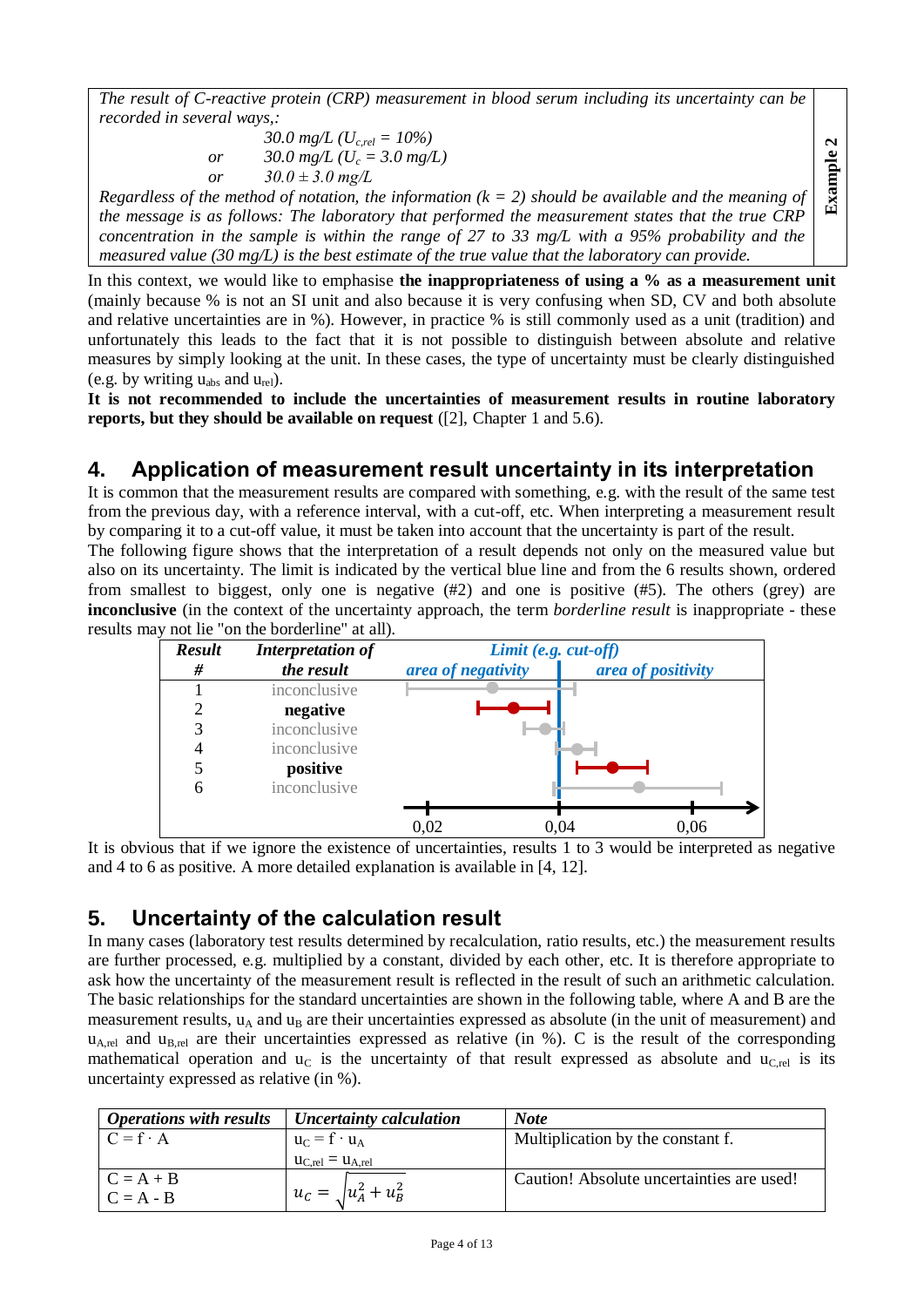| <b>Operations with results</b> $\vert$ Uncertainty calculation |                                                | Note                                      |
|----------------------------------------------------------------|------------------------------------------------|-------------------------------------------|
| $C = A \cdot B$                                                |                                                | Caution! Relative uncertainties are used! |
| $C = A/B$                                                      | $u_{c,rel} = \sqrt{u_{A,rel}^2 + u_{B,rel}^2}$ |                                           |

*Note: Extended uncertainties are handled in exactly the same way. However, it is not possible to combine expanded and non-expanded uncertainties in one formula (calculation) - you always have to work with one type of uncertainty.*

## <span id="page-4-0"></span>**6. Frequency of the uncertainty determination**

**The uncertainty of a measurement result cannot be based on a single measurement; it is always necessary to take several measurements to obtain the necessary data.**

However, the situation in routine laboratories is quite different from that in calibration or reference laboratories, where each result that is issued is accompanied by an uncertainty that has been calculated for this particular measurement result, based on a series of measurements.

By contrast, in a routine laboratory environment, powerful automated measurement systems produce thousands of results per day and the uncertainty cannot be calculated individually for each single result because only one measurement is made (for economic, time and other reasons). Therefore, the **recommended practice** is that the laboratory calculates the uncertainty of a measurement result for a particular laboratory examination on its **stable** measurement system and assumes that the results subsequently obtained on that system under comparable conditions have the uncertainty that was obtained in the initial experiment. The uncertainty estimated in this way is then verified at regular intervals (e.g. once a year) or in the event of significant changes in the measurement system ([2], Section 6.8). The stability of the measurement system is monitored by the laboratory by performing IQC and participating in EQA.

## <span id="page-4-1"></span>**7. Rounding and number of significant digits**

In calculations, just the final result of the calculation is rounded, not the partial results that we obtain during the calculation.

The number of significant digits of a measurement result should always correspond to the uncertainty of the result ([2], chapter 5.4). In medical laboratories, therefore, we practically do not encounter results that make sense to issue to more than 3 significant digits. Often even 2 significant digits are sufficient because a simple rule applies:

Round the expanded uncertainty (expressed as absolute, i.e. in the unit of measurement) to one significant digit and then round the result (quantity) in the same order (see Example 3).

This procedure protects the recipient of the information (the clinician) from the unnecessary burden of many digits, which represent only redundant noise.

|                                 | Internally in the laboratory | <b>Measurement</b>   |                                                                 |                        |  |
|---------------------------------|------------------------------|----------------------|-----------------------------------------------------------------|------------------------|--|
| <b>Laboratory test</b>          | measurement<br>result        |                      | expanded uncertainty $U_{c,rel}$<br>and the corresponding $U_c$ |                        |  |
| Aldosterone (serum)             | $1.317$ nmol/L               | $U_{c,rel} = 15\%$   | $U_c = 0.2$ nmol/L                                              | $1.3 \text{ nmol/L}$   |  |
| Fibrinogen (plasma)             | 2.82 g/L                     | $U_{c,rel} = 8.1 \%$ | $U_c = 0.2 g/L$                                                 | 2.8 g/L                |  |
| $pH$ (blood)                    | 7.411                        | $U_{c,rel} = 0.19\%$ | $U_c = 0.01$                                                    | 7.41                   |  |
| <b>Basophiles count (blood)</b> | $0.119 \cdot 10^{9} L$       | $U_{c,rel} = 27 \%$  | $U_c = 0.03 \cdot 10^9/L$                                       | $0.12 \cdot 10^{9}$ /L |  |

*We release the results for clinics (last column) without uncertainty, in accordance with Section 3.*

However, as laboratory information systems (LIS) do not usually allow the number of significant digits of a result to be set depending on the uncertainty, **we recommend that results are issued to 3 significant digits and uncertainties (provided on request) to 2 significant digits** ([1], chapter 7.2.6).

Note: Please do not confuse the number of decimal places and the number of significant digits. All the following numbers have 3 significant digits: 908 90.8 0.908 0.000908

## <span id="page-4-2"></span>**8. The problem of zero uncertainty**

There are measurement systems that produce rounded results (e.g. to 2 significant digits), which often perfectly masks the presence of random errors. In such a case, for example a series of 10 measurements whose results are identical, may lead to the erroneous conclusion that the measurement results have zero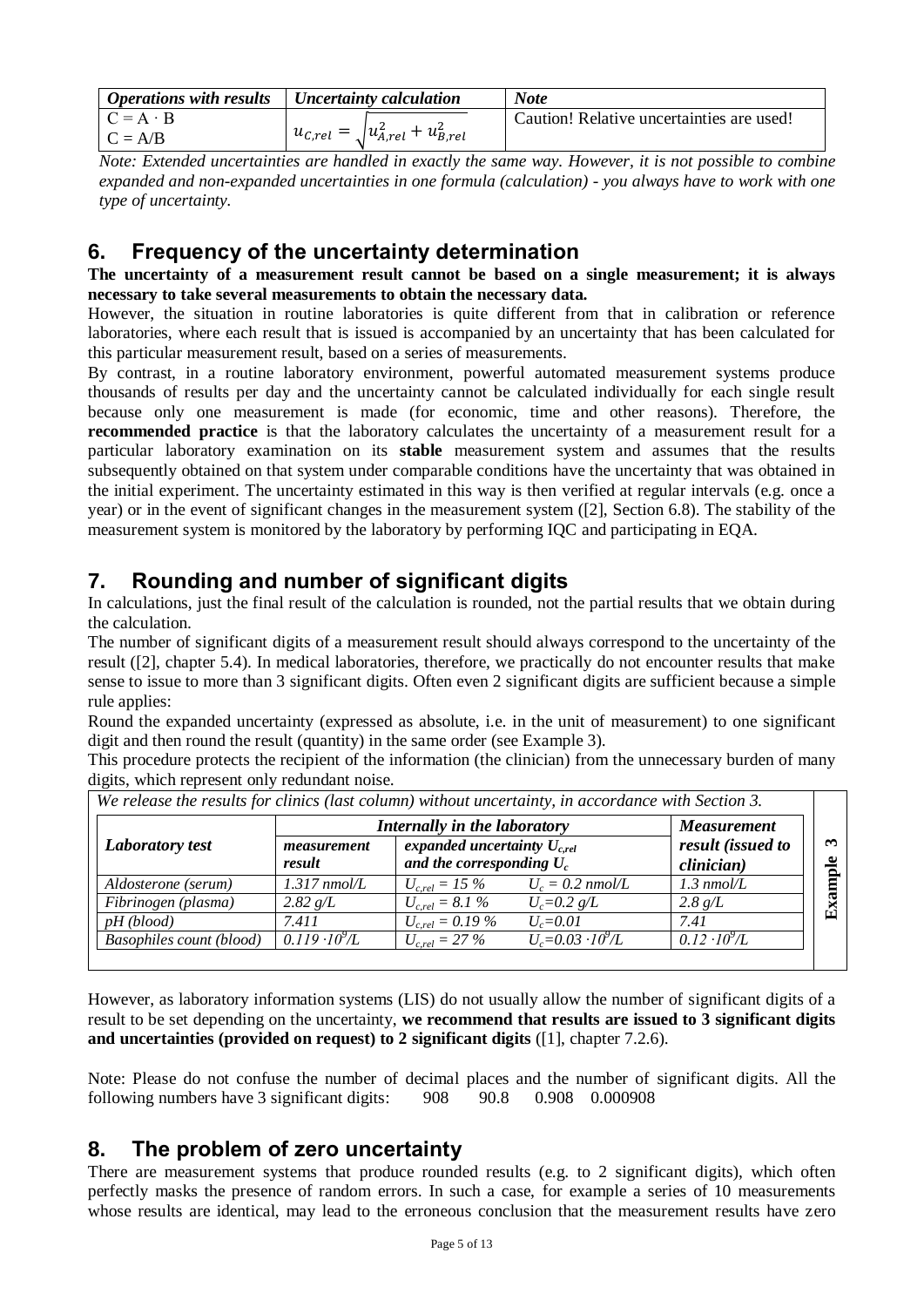uncertainty. This is a situation where the scale (display) of the instrument does not allow recording a data that could be used to calculate the uncertainty (the appearance of zero uncertainty is therefore due to a lack of information). In such a case, the uncertainty value should be taken from the manufacturer's documentation and, in the absence of such data, the standard uncertainty should be determined as follows ([1], Chapter F.2.2.1).

$$
u = \frac{d}{\sqrt{12}}
$$

where: u ... the standard uncertainty (expressed as absolute, in unit of measurement)

d ... the smallest fraction of the measurement scale (i.e. the one at the last position of the display)

**(6)**

*The POCT system provided 10 measurement results of INR (international normalized ratio) in the blood sample with 10 times the same measured value: INR = 1.2 The instrument display has one decimal place. We have no other data on the measurement uncertainty and therefore we calculate the standard uncertainty according to the relation (6):*  $u = 0.29 \cdot 0.1 = 0.029$ *The expanded uncertainty is calculated according to the relation (4): U = 2 · 0.029 = 0.058 Thus determined absolute uncertainty we convert into relative using the equation* (1):  $U_{rel} = 4.8 \%$ **Example 4**

## <span id="page-5-0"></span>**9. How many uncertainties to find out for one laboratory examination**

The question of whether to experimentally determine one or more uncertainty values (e.g. for different concentrations, different content values, different systems) for a single laboratory examination is very important. Without proof, the relative measurement uncertainty cannot be expected to be constant over the entire measurement range of all measurement systems used by the laboratory. On the other hand, there are number of constraints (financial, time and personnel requirements) that make a detailed uncertainty examination impossible. Therefore, a **two-step strategy** can be recommended ([2], Chapter 6.2):

- a) Basic estimation (must be always done): Use readily available IQC data and calculate the uncertainty for individual contents/concentrations corresponding to the materials used for the IQC.
- b) Extended estimation: Depending on the clinical relevance and nature of the laboratory test, determine the uncertainty in one or two more areas (e.g. cut-off, reference interval limits or 10th and 90th percentile of patient sample results of the past year, etc.).

*Note: The ideal situation occurs when we have the ability to select the contents/concentrations of materials used for IQC to be close to clinical decision limits.*

It makes no sense to determine uncertainties in areas of the measurement range where patient sample results are virtually non-existent.

**If a laboratory operates multiple analytical measurement systems (e.g., routine and urgent) for a single laboratory examination, it is necessary to determine the uncertainty for each system separately** ([2], Sections 5.3 and 6.4). The same procedure should be followed if the laboratory routinely issues results of one test determined by different methodological principles (e.g. immunochemistry and HPLC (High Performance Liquid Chromatography)).

## <span id="page-5-1"></span>**10. What sources of uncertainty (partial uncertainties) to include in the calculation**

Let's start with what partial uncertainties definitely do not include in the calculation - generally everything that lies outside the actual analytical process that the laboratory has full control over. Therefore, **do not include** as partial uncertainties:

- uncertainties associated with the pre-analytical part of the measurement
- uncertainties associated with the post-analytical part of the measurement
- intra- and inter-individual biological variabilities

The first 2 points correspond to the requirement that the uncertainty estimate is based on measurements of samples that follow the same pathway in the laboratory as the IQC samples ([2], Section 5.3). We include the last point because it is possible to find papers that include biological variability in the overall measurement uncertainty.

We recommend **including these two partial uncertainties** in the calculation of the total (combined) uncertainty ([2], Chapter 5.3):

 $\bullet$  u<sub>Rw rel</sub>: uncertainty characterizing the intermediate precision of the measurement ([2], Chapter 6.2)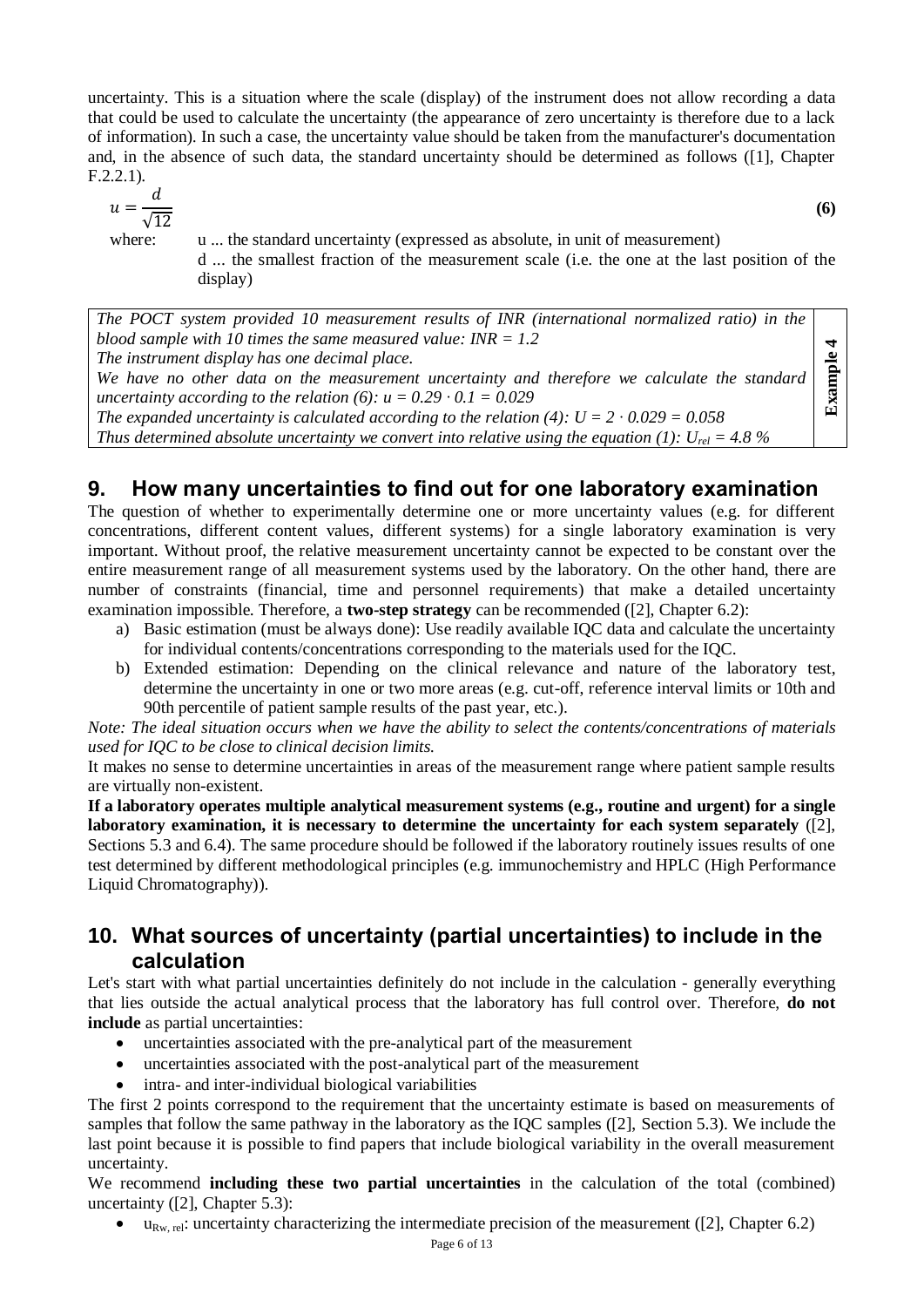$\bullet$  u<sub>cal, rel</sub>: uncertainty of the calibrator ([2], Chapter 6.5)

We do not include a bias in the uncertainty (see Chapter 1 and Chapter 14).

| <b>Partial</b><br>uncertainty  | Laboratory activity                                        | <b>Note</b>                                                                                        |  |  |  |  |  |
|--------------------------------|------------------------------------------------------------|----------------------------------------------------------------------------------------------------|--|--|--|--|--|
| $u_{\text{Rw, rel}}$           | Measurements under<br>intermediate precision<br>conditions | The procedure is given below in Chapter 10.1.<br>This is an essential step that cannot be omitted! |  |  |  |  |  |
| $\mathsf{u}_{\text{cal, rel}}$ | Study the documentation<br>supplied with the calibrator    | The procedure is given below in Chapter 10.2                                                       |  |  |  |  |  |
|                                |                                                            |                                                                                                    |  |  |  |  |  |

| The following table describes the procedure for obtaining the individual partial uncertainties. |  |
|-------------------------------------------------------------------------------------------------|--|

#### <span id="page-6-0"></span>**10.1. Procedure for determining the partial uncertainty u<sub>Rw, rel</sub>**

The partial uncertainty characterizing the intermediate precision of the measurement is the most important component of the combined uncertainty to be determined. This component of uncertainty provides information about the overall degree of mastery of the measurement process in a given laboratory. It is determined as the coefficient of variation of a **set of measured values** obtained under the following **conditions of intermediate precision**:

- The same material (sample) is measured over and over again, most often this will be an IQC sample. The matrix of the measured sample must be close to the matrix of the routine samples (ideally the same matrix) - commutability.
- The measurement is carried out on the same measuring system for a sufficiently long period of time so that as many as possible of the effects described below can be applied. The measurement period should be as long as possible (optimally days or weeks), depending on the stability of the sample to be measured and the characteristics of the measuring system.
- Switching on, off and regular (daily, weekly) maintenance of the measuring system.
- Change of operator.
- Replacement or adding of reagents and other working solutions or consumables.
- Recalibration.
- Other measurement conditions should be consistent with the routine operation of the laboratory. If possible, IQC samples should be included in the series of patient sample measurements.

**Procedure**: Make in minimum 15 measurements under the conditions specified above. In exceptional cases (short sample stability, high cost of determination), fewer measurements can be made, but not less than 10. The extended time frame is important - **in no case** is it repeatability, i.e. measurements in series! In this way we obtain a set of measured values  $x_1, x_2, \ldots, x_n$  for the following calculations.

$$
x_{Rw} = \frac{1}{n} \sum_{i=1}^{n} x_i
$$
 (7)

where:  $X_{\text{Rw}}$  ... arithmetic mean of the measurements taken under the conditions described above

n … number of measurements x<sup>i</sup> … individual measured values

In Excel, this is the AVERAGE function.

The standard uncertainty  $u_{Rw}$  is calculated as the sample standard deviation (SD<sub>Rw</sub>):

$$
u_{Rw} = SD_{Rw} = \sqrt{\frac{1}{n-1} \sum_{i=1}^{n} (x_i - x_{Rw})^2}
$$
 (8)

In Excel, this is the STDEV.S function.

**The relative standard uncertainty**  $(u_{Rw, rel})$  is obtained by substituting  $x_{Rw}$  and  $u_{Rw}$  into equation (1).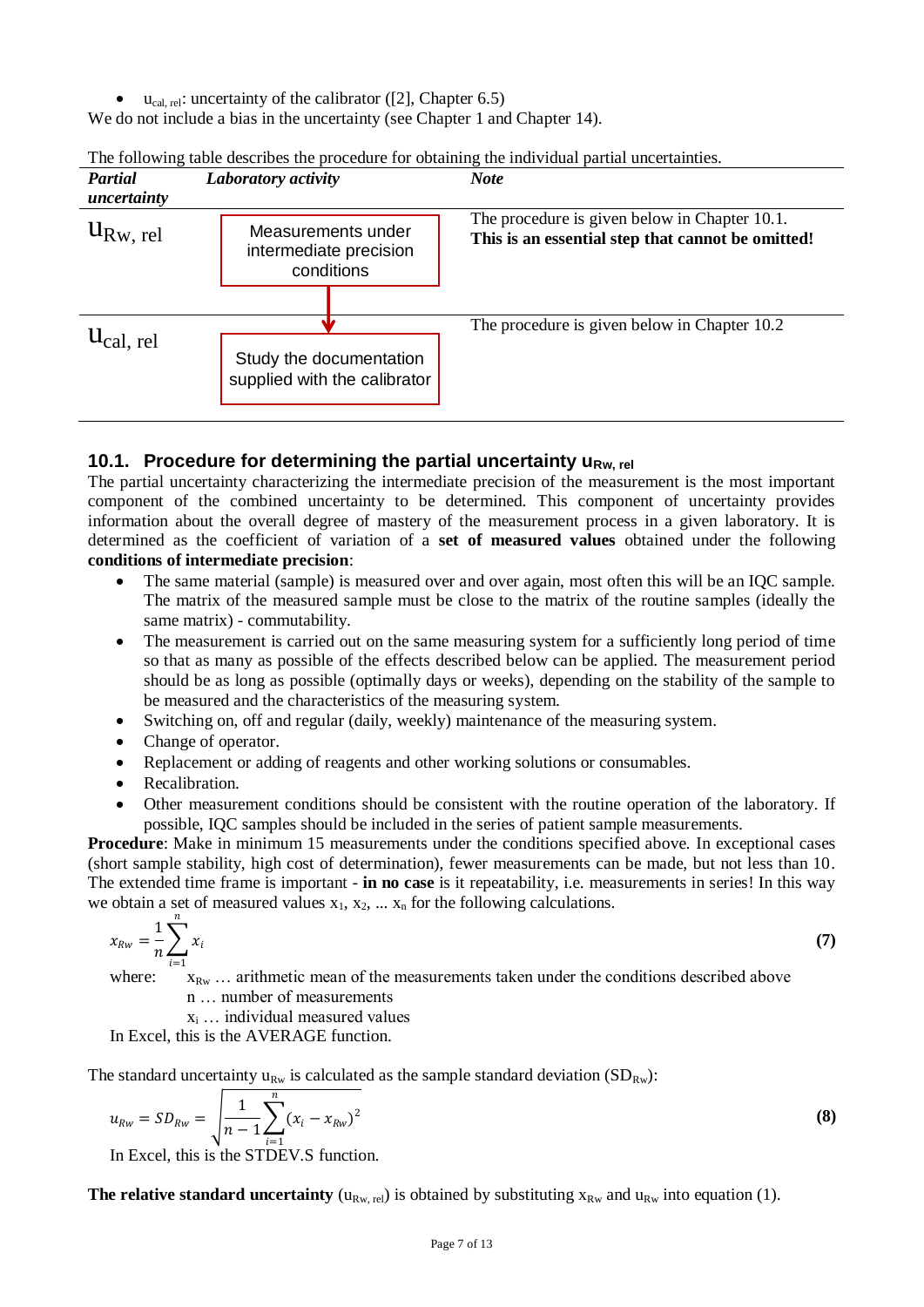**Be careful** of these items (according to [2], Article A.3.1):

- Sets of measurements obtained during the use of different batches of IQC material should be treated separately, even though the concentration/content values may be similar.
- The new batch of reagents should not affect either the results of the patient samples or the IQC measurements. However, if you have information from the manufacturer that a new batch of reagents will affect the results (or if you find this within the IQC and verify it on patient samples), the measurement set should be closed and a new series of measurements should be started.
- The same rule as for reagents also applies to new batches of calibrators.

If, for the reasons mentioned above, we have multiple sets of measurements (*h* sets in total), we calculate the uncertainty for each set according to the procedure above to obtaining the uncertainties  $u_{Rw,rel1}$ ,  $u_{Rw,rel2}$ , ...  $u_{Rw,rel}$  h. Subsequently, a single average uncertainty can be calculated:

$$
u_{Rw,rel} = \sqrt{\frac{\sum_{i=1}^{h} u_{Rw,rel}^2}{h}} \tag{9}
$$

where:

 $u_{Rw \text{ rel i}}$ ... relative standard uncertainties of particular set of measured values h … number of sets of measured values (batches of IQC material)

Next, we work with the value of  $u_{Bw,rel}$ .

It is assumed that the individual measured samples (batches of IQC material) have approximately the same value of the content of the measured component. The individual sets of measured values should be approximately equal in frequency (otherwise a weighted average should be used in relation (9)).

**Rule**: It does not make sense to process measured values over an enormously long period of time, the maximum should be a history of 1 year. The goal is to have a set of measurements that represents a time period covering the conditions described in the beginning of the chapter and to have a sufficiently large set (optimally 100 or more) of measurements. Thus, if for a particular laboratory test we collect 100 measurements per month by measuring one batch of IQC sample, this is a sufficient set for the calculation of  $u_{Rw,rel}$  and there is no reason to include data from earlier periods/files. If we collect these 100 measurements using 3 batches of IQC materials, we have 3 sets of measurements which we process according to relation (9).

*This example documents the surprising results (these are real data) of leukocyte count measurement in blood close to the limit of quantification (the system manufacturer states a limit of quantification of*   $0.01 \cdot 10^{9}/L$ ). The measured values for a patient sample with a low leukocyte count, which was *repeatedly measured 12 times with a time interval of approximately 7 minutes between measurements, are as follows:*

|                                                                                                                            | Measurement                                                                             |       |       |       |       |       |       |       |       |       | 10    |       |       | $\mathbf{r}$ |
|----------------------------------------------------------------------------------------------------------------------------|-----------------------------------------------------------------------------------------|-------|-------|-------|-------|-------|-------|-------|-------|-------|-------|-------|-------|--------------|
|                                                                                                                            | Result                                                                                  | 0.051 | 0.069 | 0.093 | 0.076 | 0.097 | 0.079 | 0.114 | 0.116 | 0.098 | 0.102 | 0.102 | 0.122 | $\bullet$    |
| $x_{Rw} = 0.0971 \cdot 10^{9}$ /L a $u_{Rw} = 0.021 \cdot 10^{9}$ /L<br>According to the equations $(7)$ and $(8)$ we get: |                                                                                         |       |       |       |       |       |       |       | ਨ     |       |       |       |       |              |
| According to the equation $(1)$ , we express the uncertainty as relative:<br>$u_{Rw. \ rel} = 21.6 \%$                     |                                                                                         |       |       |       |       |       |       |       |       |       |       |       |       |              |
|                                                                                                                            | Finally according to the equation (4) we get the <b>expanded relative uncertainty</b> : |       |       |       |       |       |       |       |       |       | Exa   |       |       |              |

*Finally, according to the equation (4) we get the expanded relative uncertainty: Urel = 43 % This is an illustration of the fact that at the borders of the measurement range the uncertainty can be surprisingly high (several times the uncertainty of the measurement in the reference interval). This is despite the fact that the intermediate precision conditions have not been met (due to the short sample stability) and no other uncertainty components have been included - the uncertainty obtained is therefore undoubtedly underestimated.*

#### <span id="page-7-0"></span>**10.2. Procedure for determining the partial uncertainty ucal, rel**

The uncertainty of the calibrator is always obtained by the laboratory from the documentation supplied with the calibrator, and manufacturers are obliged to provide the uncertainties of calibrators ([2], chapter 6.5). If, in exceptional cases, this information is not available, then the partial uncertainty  $u_{cal}$ <sub>cal,rel</sub> is not included in the calculation of the combined uncertainty. Attention should be paid to 2 things:

- 1. Manufacturers sometimes specify the uncertainty as expanded (U), but we need to know the standard uncertainty for use in equation (10) (in this case the uncertainty U obtained from the manufacturer must be divided by 2).
- 2. Manufacturers may express uncertainties in absolute units or in percentages. For use in equation (10) we need to know the relative standard uncertainty  $u_{cal,rel}$  - the conversion is done according to equation (1).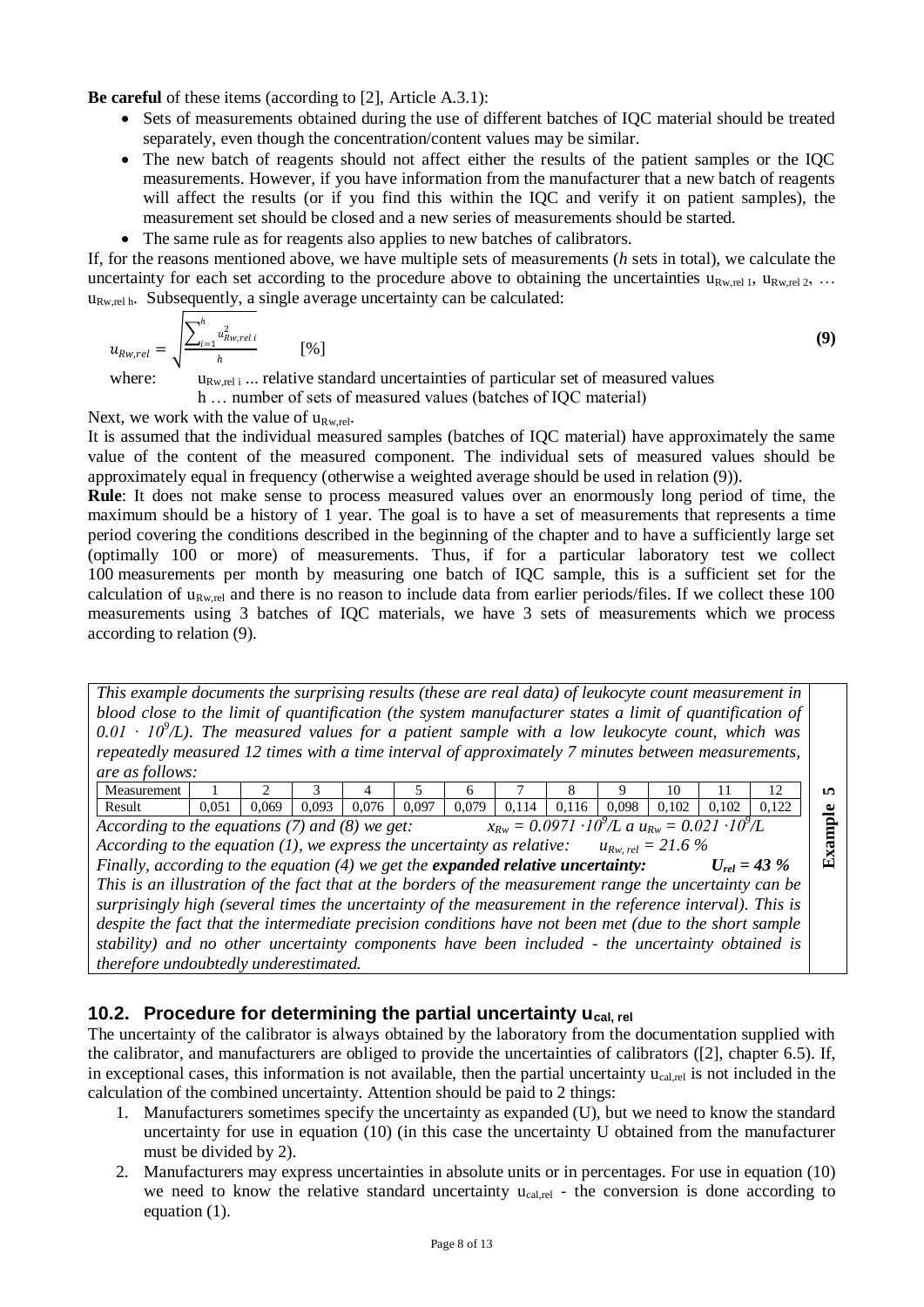Both of the above steps are shown in Example 1.

The calibrator uncertainty reported by the manufacturer is the combined uncertainty of the calibrator value (it includes the combined uncertainty of all the measurements in an unbroken chain of traceability, at the end of which is the calibrator value). This uncertainty is no longer reviewed or verified by the laboratory.

If the calibration was performed using several calibrators, we recommend taking a pessimistic approach and including the worst (i.e. largest) calibrator uncertainty in the uncertainty calculation.

## <span id="page-8-0"></span>**11. Calculation of the combined uncertainty**

The calculation of the relative combined standard uncertainty is performed in accordance with [2] (Sections 5.3 and 5.5), assuming the multiplicative nature of both contributions, by substituting the partial uncertainties obtained in Chapter 10 into equation (3) as follows:

$$
u_{c,rel} = \sqrt{u_{Rw,rel}^2 + u_{cal,rel}^2}
$$
 [%)

where:  $u_{\text{c, rel}}$  … relative combined standard uncertainty  $u_{\text{Rw, rel}}$  ... relative standard uncertainty determined according to Chapter 10.1

u<sub>cal, rel</sub> ... the relative standard uncertainty of the calibrator determined according to Chapter 10.2

Because uncertainties expressed as relative (in %) are generally valid over a wide range of values, the uncertainty determined by equation (10) is also applicable over a wide range of measured values.

The uncertainty  $u_{c,rel}$  obtained from equation (10) is the standard uncertainty. For most practical purposes (communicating to clients, presentations, comparing uncertainties, etc.) it should be converted to the expanded uncertainty  $U_{c,rel}$  according to equation (4):

#### $U_{c,rel} = 2 \cdot u_{c,rel}$ **This is the final result that this recommendation aims to achieve.**

If we need to obtain the value of the standard  $(u<sub>c</sub>)$  or expanded  $(U<sub>c</sub>)$  combined uncertainty expressed in absolute terms (i.e. in the unit of measurement) for a particular measured value (x), we can easily calculate it using the equation (2).

The calculation according to equation (10) is very simple and therefore we do not include an example. A number of examples can be found in [2] if interested.

## <span id="page-8-1"></span>**12. What uncertainty to choose and how to present it**

If the laboratory follows the instructions in the previous chapters, it can expect to obtain several estimates of the relative expanded combined uncertainty of measurement for a single laboratory test, for example:

- Measurement system A, measurement of material IQC1 (obtaining an uncertainty  $U_{c,rel}$ ).
- Measurement system A, measurement of material IQC2 (obtaining an uncertainty  $U_{c,rel,2}$ ).
- Measurement system B, measurement of material IQC1 (obtaining an uncertainty  $U_{\text{c,rel}}$ ).
- Measurement system B, measurement of material IQC2 (obtaining an uncertainty  $U_{c,rel}$ ).

As far as the uncertainty of the measurement is concerned, both the laboratory itself and any external applicant for this information would certainly expect one comprehensible figure.

If the individual relative uncertainties are of **similar magnitude**, then we recommend a pessimistic approach, where the uncertainty estimate for a given test is given by:

$$
U_{c,rel} = max(U_{c,rel}, U_{c,rel}, \dots U_{c,reln})
$$
\n(11)

\nwhere:

\n
$$
U_{c,rel} \dots U_{c,rel}
$$
\nthe relative expanded combined uncertainty that the laboratory will present for a given laboratory test

max() ... maximum (selects the largest value from the list in parentheses)

 $U_{c,rel i}$   $\ldots$  the individual experimentally determined relative expanded combined uncertainties The use of equation (11) ensures that the laboratory selects the worst (i.e. largest) of all available uncertainties and works with it and presents it externally.

If the individual relative uncertainties are **very different**, the following steps are recommended:

- Check calculations, especially the consistent use of units, possible mixing of absolute and relative values and possible mixing of standard and expanded uncertainties.
- At least cursorily inspect the measurement results (input data) for outliers.
- In the case of abnormally large or abnormally small uncertainty, assess whether it can be rationally explained. For example, a large uncertainty may be due to a measurement near the limit of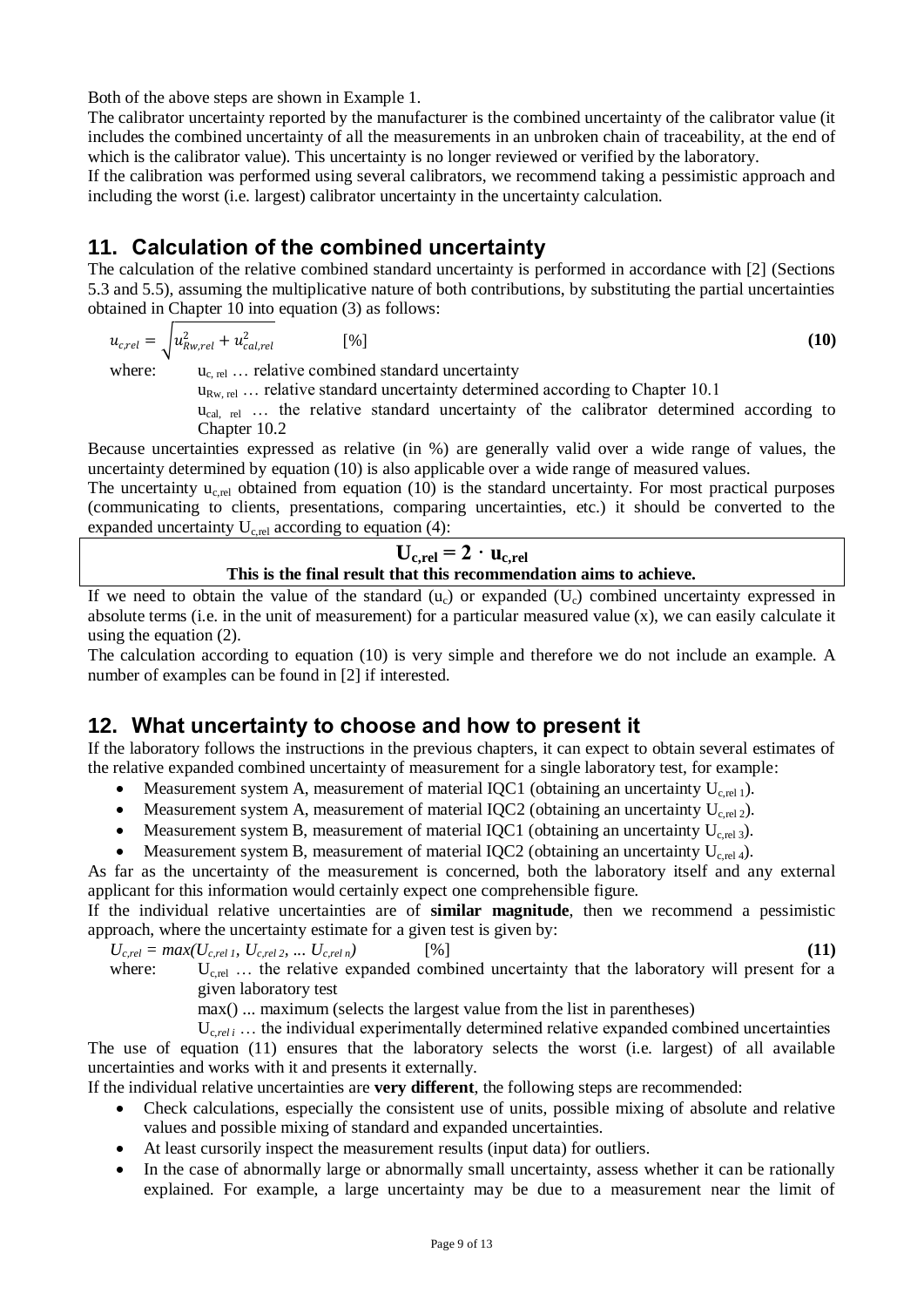quantification (see Example 5). Unexpectedly small uncertainty (or even zero uncertainty) may be the result of rounding (see Chapter 8).

- If the reason for the 'atypicality' of an uncertainty is found, then the uncertainty should be omitted from the calculation according to relation (11). However, for atypically large uncertainties, it is always important that clinicians are aware of the fact that results can be very imprecise in certain areas of the measurement range (see Example 5, where the expanded uncertainty was 43 %, and this is still an underestimate).
- If the survey shows that the measurement uncertainty varies significantly with the concentration/content of the item being measured, then it is appropriate to split the measurement range into parts and declare a different measurement uncertainty for each part.

#### <span id="page-9-0"></span>**13. Minimum and maximum permissible measurement uncertainty**

The laboratory should have an idea of what magnitude of the measurement uncertainty of a particular parameter is still acceptable. There is no universal, simple guide for finding such a value - even the document [2] in chapter 5.2 is limited to general phrases, the common denominator of which is undoubtedly the true statement that "*the maximum allowable uncertainty should be appropriate to clinical needs*".

The assessment of whether the uncertainty of a measurement result is "acceptably large" always depends on the intended use of that result (e.g. we need a different uncertainty for diagnostic purposes and a different uncertainty for monitoring purposes). The maximum allowable measurement uncertainty is also referred to as the target measurement uncertainty [2, 11].

The laboratory should avoid the two extremes – both trying to achieve the smallest possible uncertainty (uncertainty can always be reduced, i.e. improved, but from a certain threshold onwards at the cost of huge and inadequate financial and time investments) and large uncertainty. The basic guidelines are given in the following 2 chapters.

#### <span id="page-9-1"></span>**13.1. Minimum permissible uncertainties**

- a) Zero uncertainty is impossible, uncertainty is always greater than zero. *Note: The uncertainty a constant is zero of course - for example, the constant 1000, which we use to convert a concentration given in mmol/L to µmol/L, has zero uncertainty.*
- b) The uncertainties of calibrators and, where appropriate, CRMs and SRMs can serve as a basic guide to the smallest measurement uncertainties a laboratory can achieve. CRMs do not need to be bought immediately if we want to learn about them.

*Example: At <https://www.bipm.org/jctlm> we can find the following data for the LNE HbA1c 401 reference material: CRV = 32.5 mmol/mol and*  $U_c = 1.8$  *mmol/mol (k = 2). The relative*  $U_{c,rel}$  *is therefore 5.5 % and the additional steps of transferring this value to the calibrator supplied by the manufacturer to the laboratory and the contribution of the laboratory itself to the uncertainty (* $u_{Rw,rel}$ *) always increase the uncertainty of the measurement. Therefore, the uncertainty declared by the laboratory for the measurement of glycated haemoglobin HbA1c in the region of 30 mmol/mol is highly unreliable and unlikely if it is less than 6 %. Similarly, the uncertainties of reference materials are available on the NIST USA website.*

Reference materials and reference methods lie at the top of the pyramid of metrological traceability, and no trick can be used in the laboratory to achieve lower uncertainties.

#### <span id="page-9-2"></span>**13.2. Maximum permissible uncertainties**

Different strategies can be used to find the maximum permissible measurement uncertainty ( $U_{c,r}$  max). Each has its positives and negatives. Ideally, the laboratory should be able to answer the question: *What uncertainty do we need in order to make our results meet the needs of clinicians?*

Here are a few possible approaches (this is not an exhaustive list; many other strategies can be found in the literature):

a) Using APS (analytical performance specification) values derived from biological variability values (available at [https://biologicalvariation.eu\)](https://biologicalvariation.eu/).

For example, the maximum standard combined uncertainty can be determined as a **half of the intraindividual biological variability**. In this case, the total uncertainty of the result will be approximately 10 % greater than the biological variability itself. This concept can be demonstrated with the example of RCV (reference change value):

$$
RCV_{rel} = \sqrt{2} \cdot \mathbf{k} \cdot \sqrt{\mathbf{u}_{c,rel}^2 + \mathbf{u}_{i,rel}^2}
$$
 [%)

where: RCV ... reference change value (expressed in %)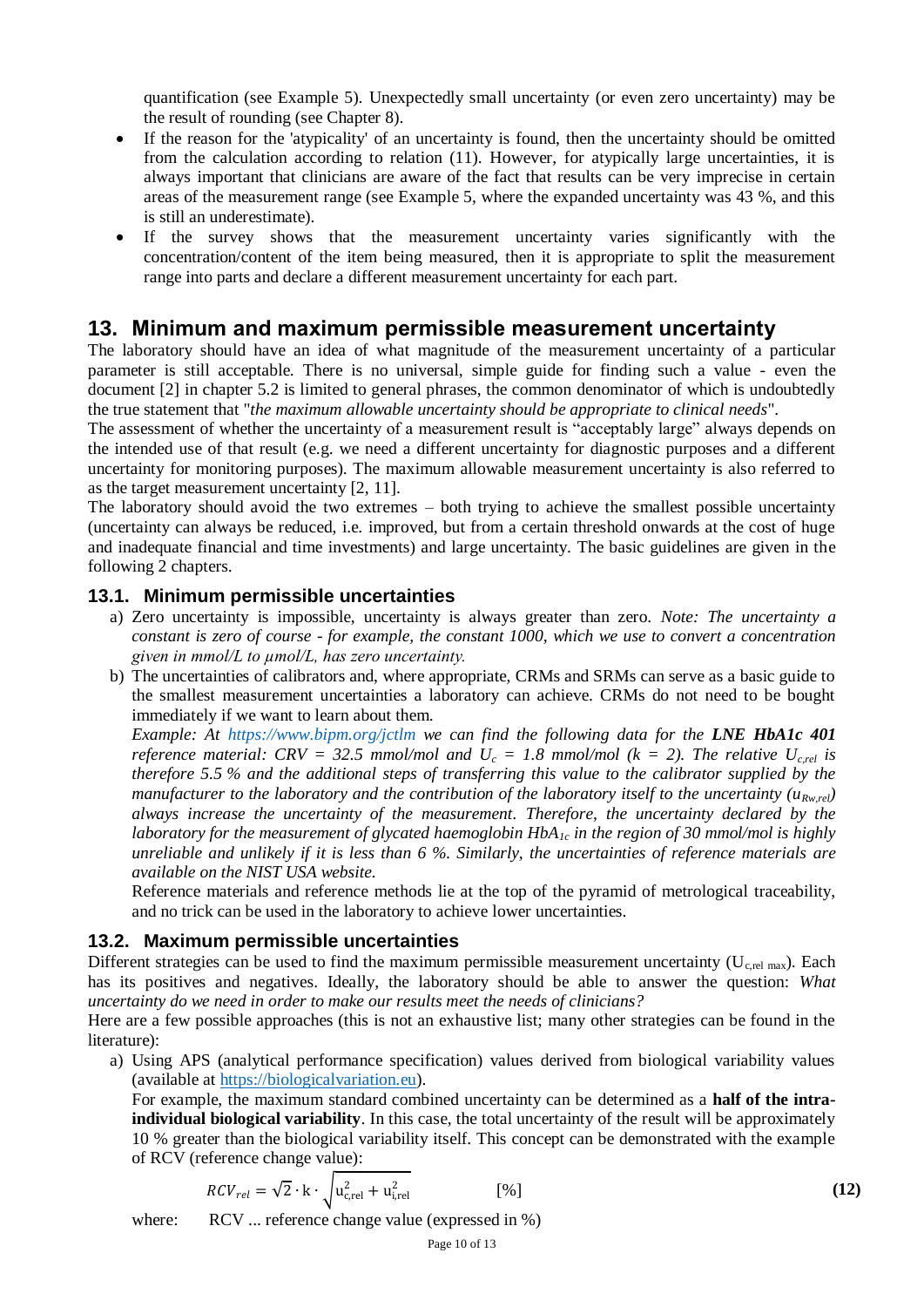k ... coverage factor – the same as in the equation (4), we choose  $k = 2$ 

 $u_{c,rel}$  ... the relative standard combined uncertainty of the measurement

 $u_{i,rel}$  ... relative uncertainty corresponding to intra-individual biological variability

*Using the serum (plasma) glucose determination as an example and its intra-individual biological variability*  $u_{i,rel} = 5\%$ , we obtain a maximum for the measurement uncertainty  $u_{c,rel,max} = 2.5\%$  - with *this uncertainty, RCVrel = 16 % to which the laboratory contributes approximately one tenth.*

*Thus, the criterion set by the laboratory in this case, according to equation (4), is: the maximum magnitude of the combined expanded uncertainty for the measurement of serum (plasma) glucose is:*   $U_{c,rel,max}$  = 5 %. Since the uncertainty of reference materials is usually around 1.5 %, this criterion *should be achievable.*

**Positives/negatives:** This is an exact method without "subjective influences". However, the determination of  $U_{c,rel,max}$  from biological variability can be problematic not only because biological variability is not available for all laboratory tests, but also because it often leads to inadequately hard (analytically unfeasible) conditions (e.g. measurement of mean corpuscular volume (MCV), sodium cation determination, etc.) or, on the contrary, to very loose and demotivating conditions (e.g. measurement of C-reactive protein).

*b)* The search for the maximum permissible uncertainty can be based on (documented) **clinicians' request** or on literature data or on data given in international recommendations (guidelines). *Let us take the measurement of CD34+ cells count in blood as an example. The clinical unit will tell you that if the true count is 5*  $\cdot 10^6$ */L, there is no change in the patient's therapy, whether the measured value is 4 or 5 or 6 ·10<sup>6</sup> /L.. When measuring small numbers, it is usually appropriate to work with uncertainties expressed in absolute terms. We can then declare the maximum uncertainty for small counts using equation (12), where we use absolute values instead of relative values, by setting*   $RCV = 2 \cdot 10^6/L$  and neglecting intra-individual biological variability. We obtain the maximum  $u_{c,max} =$  $0.72 \cdot 10^{6}/L$  and from there, according to (4), we obtain the criterion: the maximum magnitude of the *combined expanded uncertainty for the measurement of small counts of CD34+ cells in blood is:*   $U_{c,max} = 1.4 \cdot 10^{6}$ /L.

**Positives/negatives:** The advantage is the indisputable link to the needs of clinicians. But obtaining credible and quantifiable clinical requirements can be difficult and time consuming; validation from multiple sources is recommended.

c) A good overview of the magnitude of measurement uncertainties in large groups of laboratories can be obtained from EQA provider reports. If participants report uncertainties and if the provider publishes the data collected from participants, then information on the average magnitude of measurement uncertainty can be found in the final report. The maximum allowable uncertainty can then be set by the laboratory as a certain multiple of the average uncertainty, e.g. as **1.5 times the average uncertainty of the EQA participants**.

**Positives/negatives**: The advantage is the "state of the art" approach, i.e. the laboratory tries to provide similar quality as most other laboratories. But obtaining adequate data is impossible in many EQA programs and even where data is available, it is always for a limited number of laboratory tests.

d) The EQA data can also be used to determine the maximum allowable uncertainty in another way, by deriving from the  $D_{max}$ . If  $U_{c,rel,max} = D_{max}$ , then the participant has a 95 % chance of obtaining the expected result in a single measurement without the presence of systematic error, and in a round where 2 samples are used, the participant has approximately a 90 % chance of success (i.e. of succeeding in both samples). Clearly, the criterion  $U_{c,rel, max} = D_{max}$  is not very ambitious and e.g.  $U_{c,rel, max} = \frac{2}{3}$  $rac{2}{3}D_{max}$ may be recommended as more appropriate (giving a 90% chance of success if the systematic error of the laboratory measurement does not exceed one third of  $D_{\text{max}}$ ).

**Positives/negatives:** Because D<sub>max</sub> criteria are typically constructed by EQA providers as a "state of the art" or from biological variabilities or consensus of the experts, reasonable linkage to clinical needs and analytical capabilities is assured. Data on  $D_{\text{max}}$  are generally more readily available than data on the measurement uncertainties of EQA participants mentioned above under c).

#### <span id="page-10-0"></span>**14. Bias**

The fact that laboratories are only able to determine bias in a limited number of laboratory tests is one of the essential arguments leading to the simplification described in Chapter 1. IVD suppliers are responsible for ensuring that the measurement systems they supply have only minimal and medically acceptable bias ([2], Chapter 6.6). However, this in no way implies that a laboratory should resign on trying to quantify the bias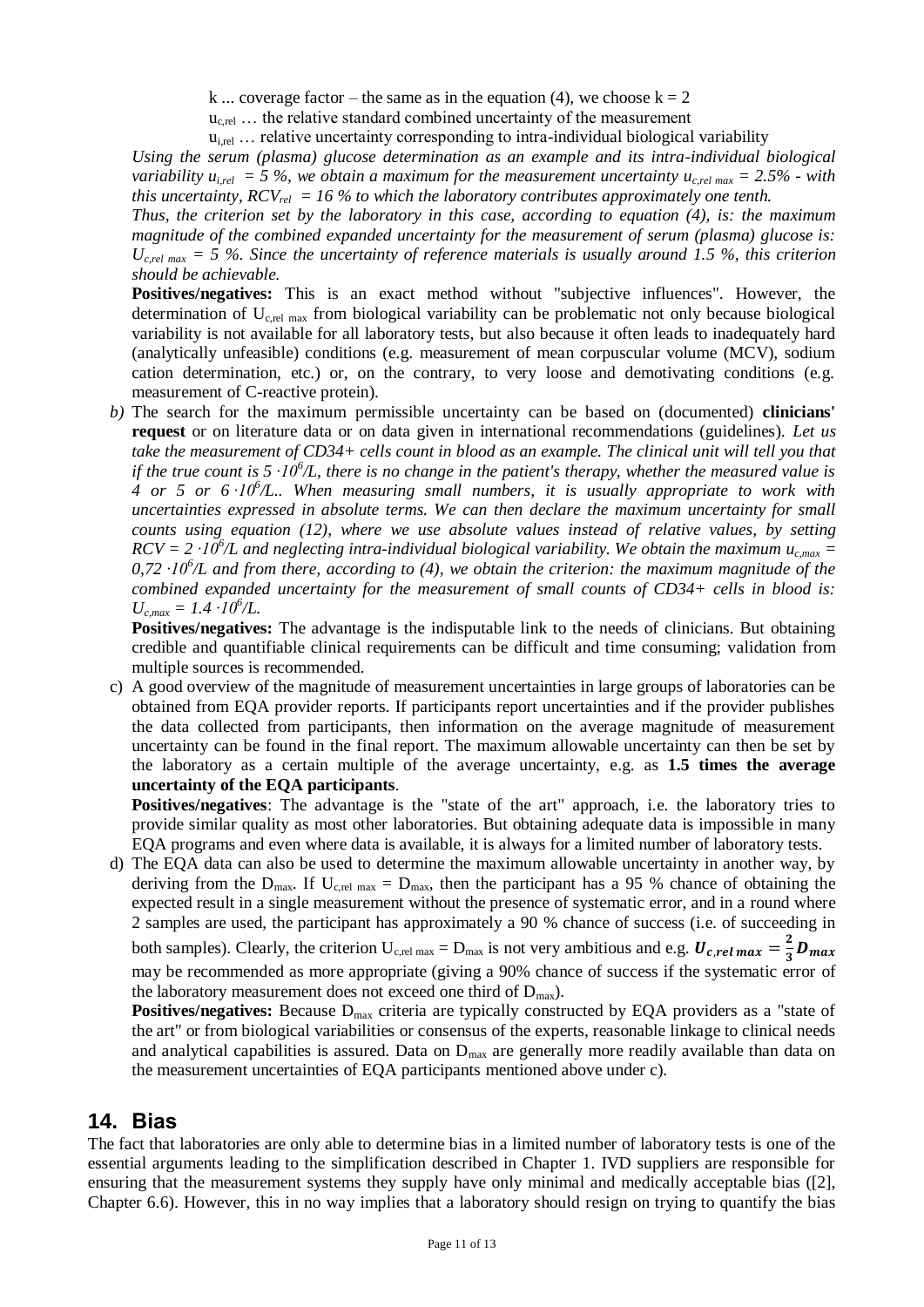of its measurement results. This is crucial information that can have a direct impact on the quality of patient care.

To determine the bias a laboratory has to perform  $n$  measurements (for n,  $n = 5$  may be recommended as a minimum, document [2] gives  $n = 10$  in the examples) of a material with a declared content value under repeatability conditions (measurements in a series). The mean and standard deviation are calculated from these measurements. The criterion for deciding whether **bias is significant** is defined in [2] in section C.5.2 as follows:

$$
|x_{lab} - x_{ref}| > 2 \cdot \sqrt{u_{ref}^2 + \frac{SD^2}{n}}
$$
 (13)

where:  $x_{lab}$  ... the average of the values measured by the laboratory (calculation according to the equation (7))

 $x_{ref}$  ... the value (concentration/content) declared in the reference material documentation

u<sub>ref</sub> ... standard uncertainty of the reference material value

SD ... standard deviation of the measurements made by the laboratory (calculation according to the equation (8))

n ...number of measurements made by the laboratories

Note: The expression  $\sqrt{u_{ref}^2 + \frac{SD^2}{n}}$  $\frac{b}{n}$  represens the standard uncertainty of the bias estimate

Both CRM and SRM materials can be used as reference materials, as well as samples validated in the EQA process if uncertainties in the assigned values are available. Care should always be taken to ensure the matrix adequacy of the reference material used.

When the **bias is not significant**, it does not need to be addressed either in the context of the release of results or in the uncertainty calculation.

When the **bias is significant**, the laboratory should make maximal effort to eliminate it and, if necessary, request the supplier of the measurement system for the cooperation. Even if the significant bias cannot be eliminated, we recommend that the laboratory perform a basic uncertainty estimate according to this recommendation (i.e. without including bias). In case the laboratory wants to include a component of (significant and uncorrected) bias in its uncertainty estimate, it is already outside the scope of this recommendation, in which case it is possible to follow, e.g., documents [3, 8, 9].

#### <span id="page-11-0"></span>**15. References**

- 1 Guide for the expression of uncertainty in measurement. ISO Geneva 1993. (Reprinted 1995: Reissued as ISO Guide 98-3 (2008)).
- 2 ISO/TS 20914:2019 Medical laboratories Practical guidance for the estimation of measurement uncertainty. ISO 2019.
- 3 Synek V.: Attempts to include uncorrected bias in the measurement uncertainty. Talanta 2005, 65: 829-837.
- 4 ILAC-G8:03/2009 Guidelines on the Reporting of Compliance with Specification. ILAC 2009.
- 5 EN ISO 15189:2012 ed. 2 Medical laboratories Requirements for quality and competence (ISO 15189:2012, Corrected version 2014).
- 6 JCGM 200:2012 International vocabulary of metrology Basic and general concepts and associated terms (VIM) 3rd edition. Available from www.bipm.org
- 7 Metrologická terminologie 3. Available at: [www.sekk.cz/terminologie](http://www.sekk.cz/terminologie)
- 8 Plzák Z, Synek V.: Odhad nejistoty chemických měření se započtením vychýlení. Metodický list Eurachem ČR 2018. Dostupné na: [www.eurachem.cz](http://www.eurachem.cz/)
- 9 Synek V.: How to encompass an uncorrected bias in to the expanded uncertainty with a fixed coverage probability: calculation procedures. Accred Qual Assur 2017, 22/4:179-186.
- 10 Ellison S. L. R. and Williams (Eds). Eurachem/CITAC guide: Quantifying Uncertainty in Analytical Measurement, Third edition, (2012) ISBN 978-0-948926-30-3. Available from www.eurachem.org
- 11 Bettencourt da Silva R., Williams A. (Eds), Eurachem/CITAC Guide: Setting and Using Target Uncertainty in Chemical Measurement, (1st ed. 2015). Available from www.eurachem.org.
- 12 ISO/IEC Guide 98-4 (2012) Uncertainty of measurement Part 4: Role of measurement uncertainty in conformity assessment. ISO Geneva 2012.